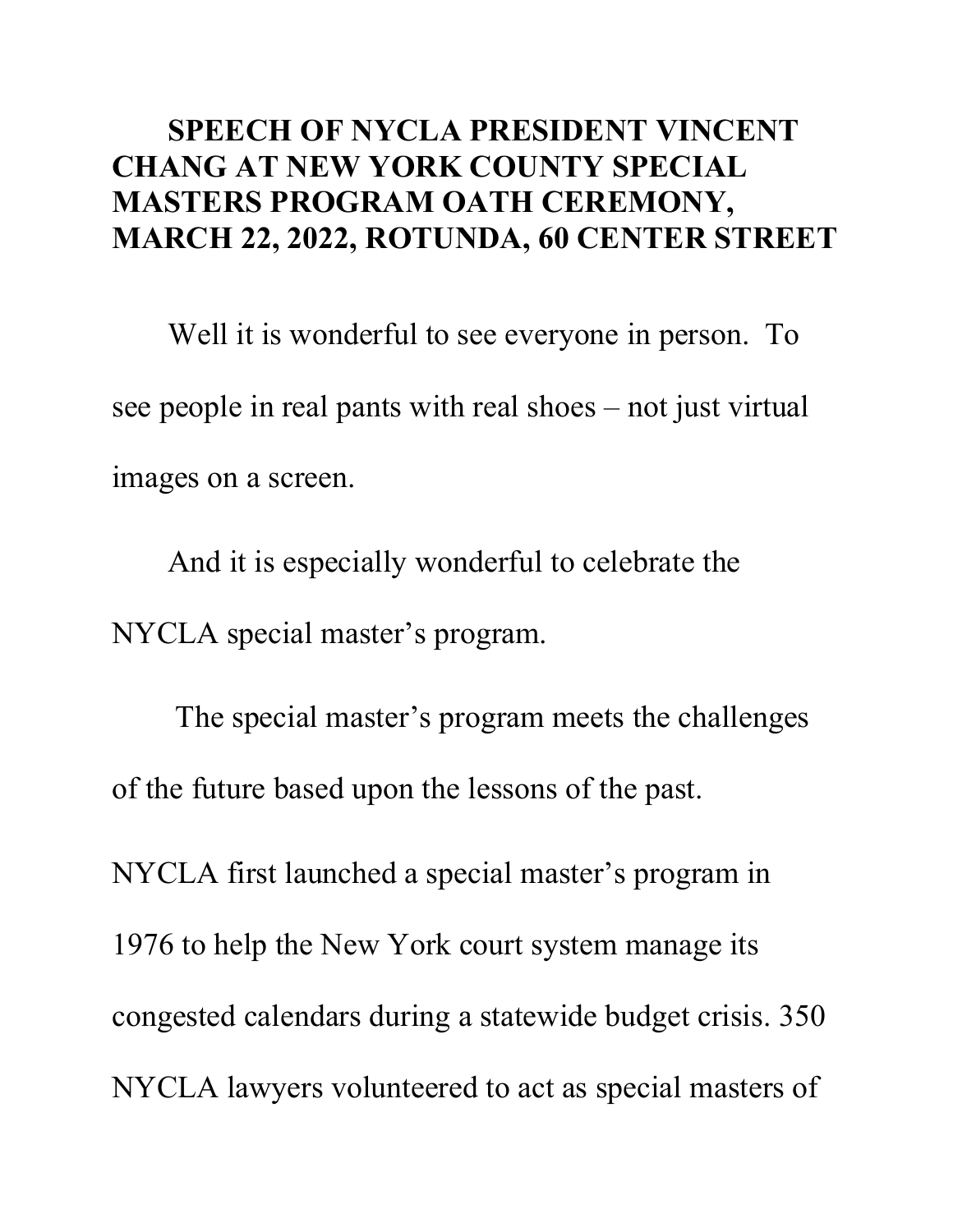the courts to alleviate the burden that our court system faced.

Our previous special master's program and this special master's program fulfill one of NYCLA's core missions – support of our judiciary.

Over the decades, we have taken up the cudgels to defend our judges and our courts in the media when they are unfairly attacked.

And NYCLA has fought over the decades for increased judicial compensation, increased judicial budgets and increased judicial independence. We have defended the courts when judges or the judiciary are attacked in the media,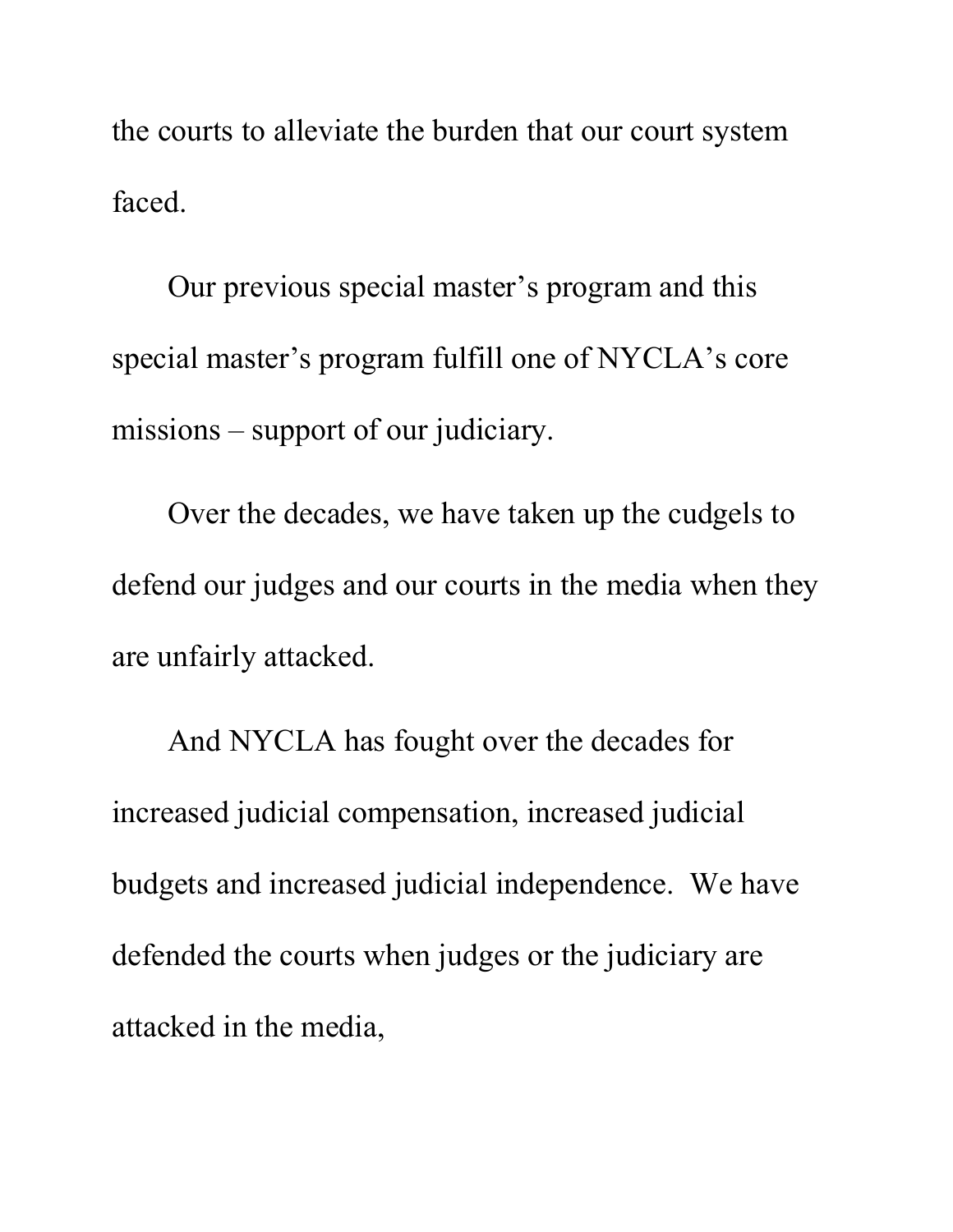Now, the framers believed an independent judiciary was central to a republican form of government and "critical to fairness and impartiality." And we submit that sufficient judicial salaries, sufficient judicial staff, and sufficient judicial compensation are in turn critical to judicial independence.

Thus, let me assure you that support of our courts, support of our judges, and support of the critical principle of judicial independence have been -- and will always be - - central to the mission of the New York county lawyers association.

In addition to support of our judiciary, another core mission of NYCLA is the promotion of diversity. NYCLA was the world's first diverse bar association, as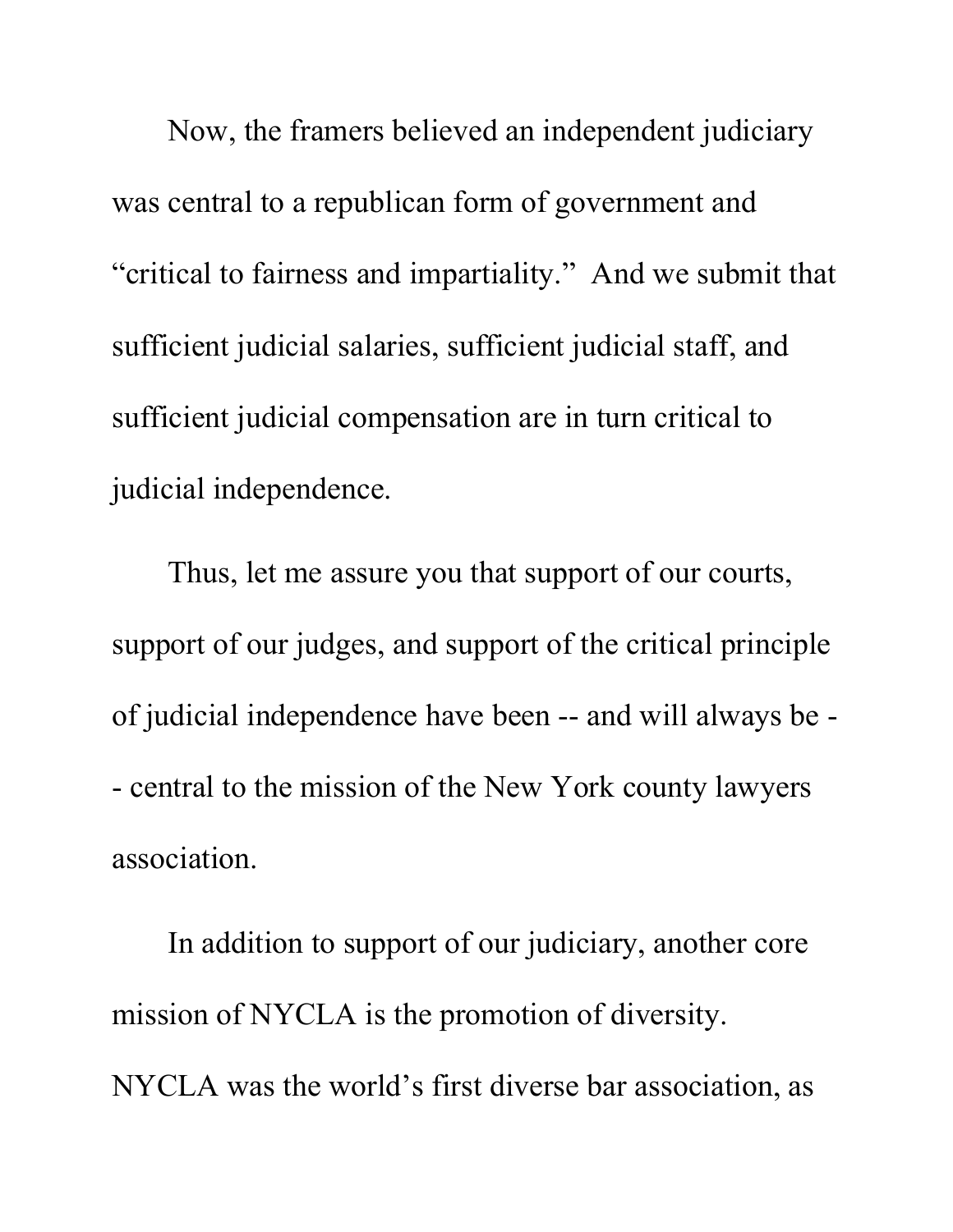early as 1908 admitting members without regard to race, ethnicity, religion or gender. NYCLA provided a bar association home to people of color, women lawyers and others dispossessed by the major bar associations at the time of our founding. And over the last 115 years we've continued this tradition as an inclusive, diverse, open, and innovative bar association.

Today, in furtherance of that tradition, we celebrate the relaunching of our special master's program with a focus on creating a pipeline for attorneys of color and other underrepresented communities. One goal is to inspire our special masters to consider seeking judicial office.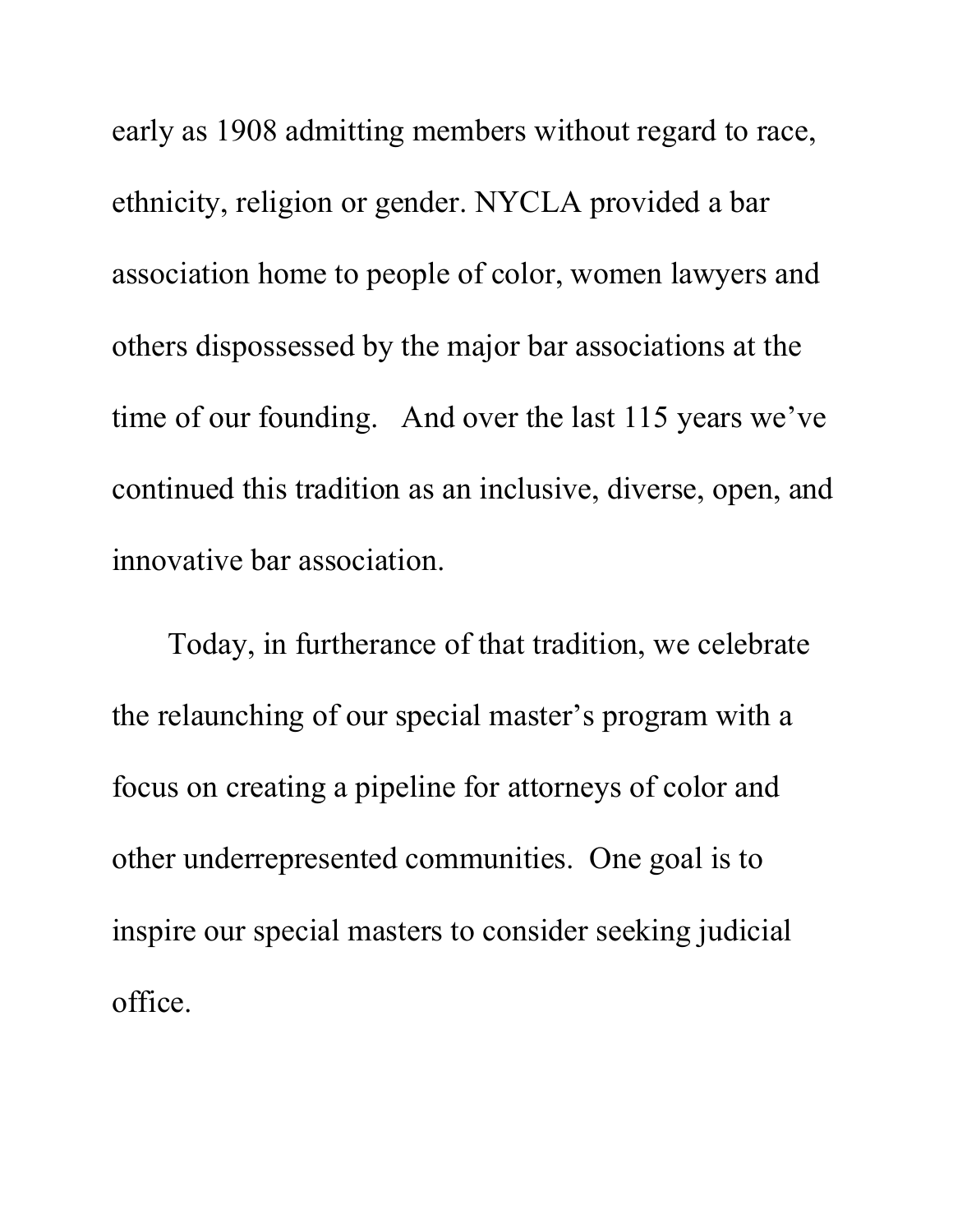Our program will also help our special masters become better lawyers, giving them invaluable and otherwise unattainable insights into the adjudicatory process.

Well a number of thanks are in order. We thank the unified court system and the Franklin Williams commission for making this program possible.

We all our special masters who have agreed to commit their time and effort to serve our courts and to serve our state. And special thanks to NYCLA treasurer Richard Swanson. I know how busy and how skilled Richard is and he will be inducted as a special master today.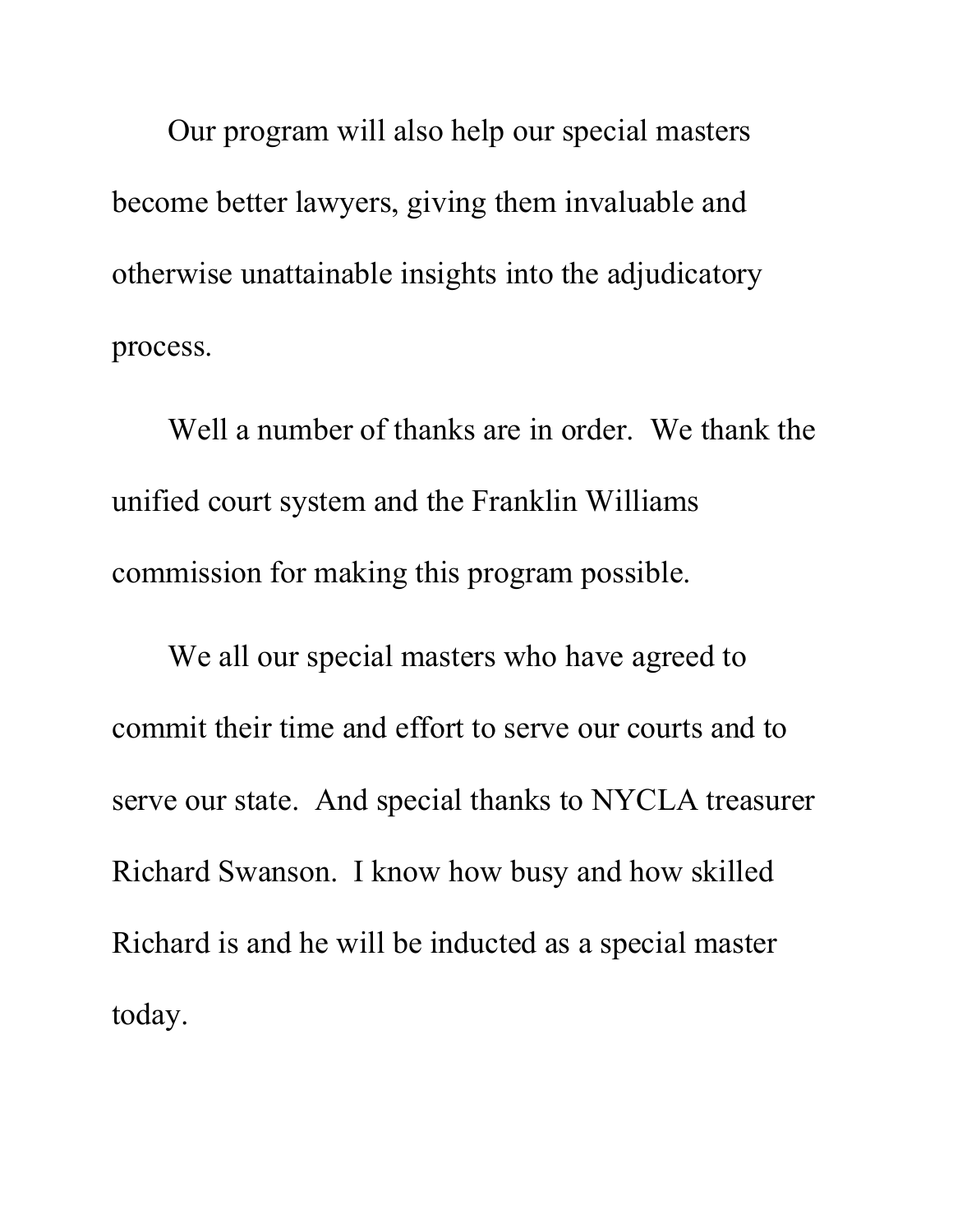We thank Austin D'Souza who originated this program and made it a reality, and Anthe Bova, Steve Lessard and Asha Smith from NYCLA who have helped make this program a success.

And thanks to all of the great judges who have made this program a reality --First Department Judge Troy Webber, former administrative Judge George silver, Judge Adam Silvera and administrative Judge Deborah Kaplan who has been so supportive of NYCLA over the years;

So we are proud and honored to be a part of this program. We hope that this is only the first class of many more to come and the start of a great and enduring